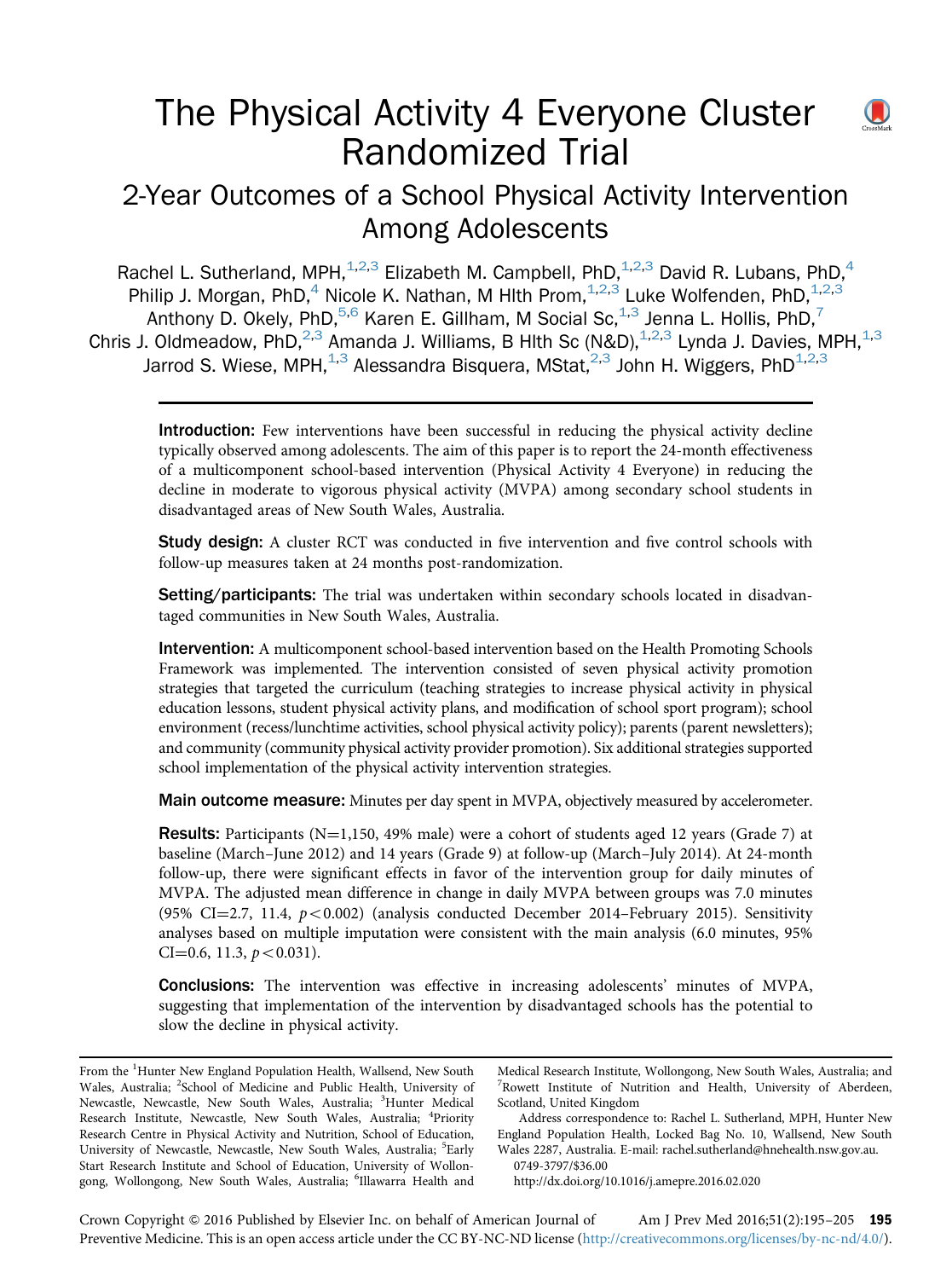Trial registration: Australian New Zealand Clinical Trials Registry ACTRN12612000382875. (Am J Prev Med 2016;51(2):195–205) Crown Copyright & 2016 Published by Elsevier Inc. on behalf of American Journal of Preventive Medicine. This is an open access article under the CC BY-NC-ND license (http://creativecommons.org/licenses/by-nc-nd/4.0/).

# Introduction

dequate physical activity reduces th[e r](#page-8-0)isk of a<br>range of non-communicable diseases.<sup>1,2</sup> Despite<br>this, only 20% of adolescents accumulate the<br>necessary amount to meet the recommended 60 minutes range of non-communicable diseases.<sup>1,2</sup> Despite this, only 20% of adolescents accumulate the necessary amount to meet the recommended 60 minutes of moderate to vigorous physical activity (MVPA) per day.<sup>2</sup> Physical activity declines by 7% per year during adolescence, $3$  and the decline is higher among those from disadvantaged backgrounds.<sup>[4](#page-8-0)</sup> However, few interven-tions have targeted this high-risk group.<sup>[5,6](#page-8-0)</sup>

Comprehensive school-based physical activity interventions have been endorsed by health and education author-ities as a strategy for promoting physical activity.<sup>7-[10](#page-8-0)</sup> Systematic reviews of studies in schools indicate that physical activity interventions are effective in increasing the proportion of students meeting physical activity guidelines, $^{11}$  physical activity duration, $^{5,11,12}$  $^{5,11,12}$  $^{5,11,12}$  and improving fitness and fundamental movement skills. $11-14$  $11-14$ 

In the most recent Cochrane systematic review of school-based physical activity interventions, $11$  only 14 of 44 targeted secondary schools. Two of these targeted schools in lower-SES areas, $15,16$  $15,16$  $15,16$  with one showing an intervention effect.<sup>[15](#page-8-0)</sup> A further three trials published since targeted either low-SES girls only<sup>[17,18](#page-8-0)</sup> or low-SES boys only[.19](#page-8-0) However, none resulted in significant intervention effects for physical activity.<sup>[12](#page-8-0)</sup>

Given the limited evidence, a trial was undertaken to determine whether a multicomponent physical activity intervention implemented in secondary schools in disadvantaged communities (Physical Activity 4 Everyone [PA4E1]) was effective in reducing the decline in MVPA among students. As previously reported, mid-intervention results were promising, with significant effects in favor of the intervention group for daily minutes of MVPA (adjusted mean difference in change between groups, 3.9 minutes,  $95\%$  CI=0.79, 6.91,  $p < 0.01$ .<sup>20</sup> This paper reports the 24-month effectiveness of the PA4E1 intervention in reducing the decline in MVPA among secondary school students in disadvantaged areas. The secondary aim is to explore the impact of the intervention on five additional MVPA-based measures.

## Methods

#### Study Design, Setting, and Participants

A cluster RCT was conducted with secondary schools (five intervention, five control) in disadvantaged communities. Outcome assessments were conducted with a cohort of students at baseline (Grade 7); 12 months (mid-intervention); and 24 months postrandomization follow-up. The primary outcome was objectively measured daily minutes of MVPA. Details of the study methods have been reported.<sup>21</sup> The trial was registered with the Australian New Zealand Clinical Trials Registry (ACTRN1261200038287) and approved by the Hunter New England Area Human Research Ethics Committee (11/03/16/4.0) and the University of Newcastle Human Research Ethics Committee (H-2011-0210). The study adheres to the CONSORT and extension for cluster trials guidelines ([www.consort](www.consort-statement.org)[statement.org\)](www.consort-statement.org).

Schools were considered eligible for inclusion if they met the following criteria: Government or Catholic schools; had a SES score of  $\leq$ 5 (lower 50% of New South Wales) based on postcode<sup>[22](#page-9-0)</sup>; had at least 120 Grade 7 students; and were not participating in other physical activity intervention studies. Recruitment and consent of schools occurred from October to December 2011, via face-to-face meetings with the school principal. Opt-in parental consent was required. A list of eligible schools was created from which schools were randomly selected until ten consented to participate.

A cohort of all students in their first year of high school (Grade 7) were invited to participate in the study via consent forms sent to parents. Students with severe mental or physical disabilities were excluded. Where signed parental and student consent forms were not received by the required date, parents were contacted via telephone by school-affiliated staff and asked for consent and to provide a signed consent form.

Physical education (PE) teachers in intervention schools were invited to participate in a survey at 24-month follow-up.

Random allocation of schools (cluster) to the intervention or control group was undertaken following baseline data collection by an independent statistician, using block randomization (1:1 ratio), based on a random number function.

#### Intervention

The intervention was guided by social cognitive<sup>[23](#page-9-0)</sup> and social-ecologic theories<sup>[24](#page-9-0)</sup> and utilized the WHO's Health Promoting Schools framework. The framework recommends strategies addressing the school curriculum, school environment, and partnerships and services.<sup>[25](#page-9-0)-[29](#page-9-0)</sup>

The intervention was delivered over seven to eight school terms (average, 24 months) and involved implementation of seven physical activity intervention strategies and six strategies to support implementation of the intervention [\(Appendix Figure 1](#page-10-0), available online). The physical activity strategies were implemented progressively over the 24-month intervention period, with Strategies 3, 4, and 7 implemented in the final 12 months and the remaining strategies (1, 2, 5, and 6) throughout the whole intervention period. The six intervention implementation strategies were delivered throughout the intervention period [\(Appendix Figure 1](#page-10-0), available online).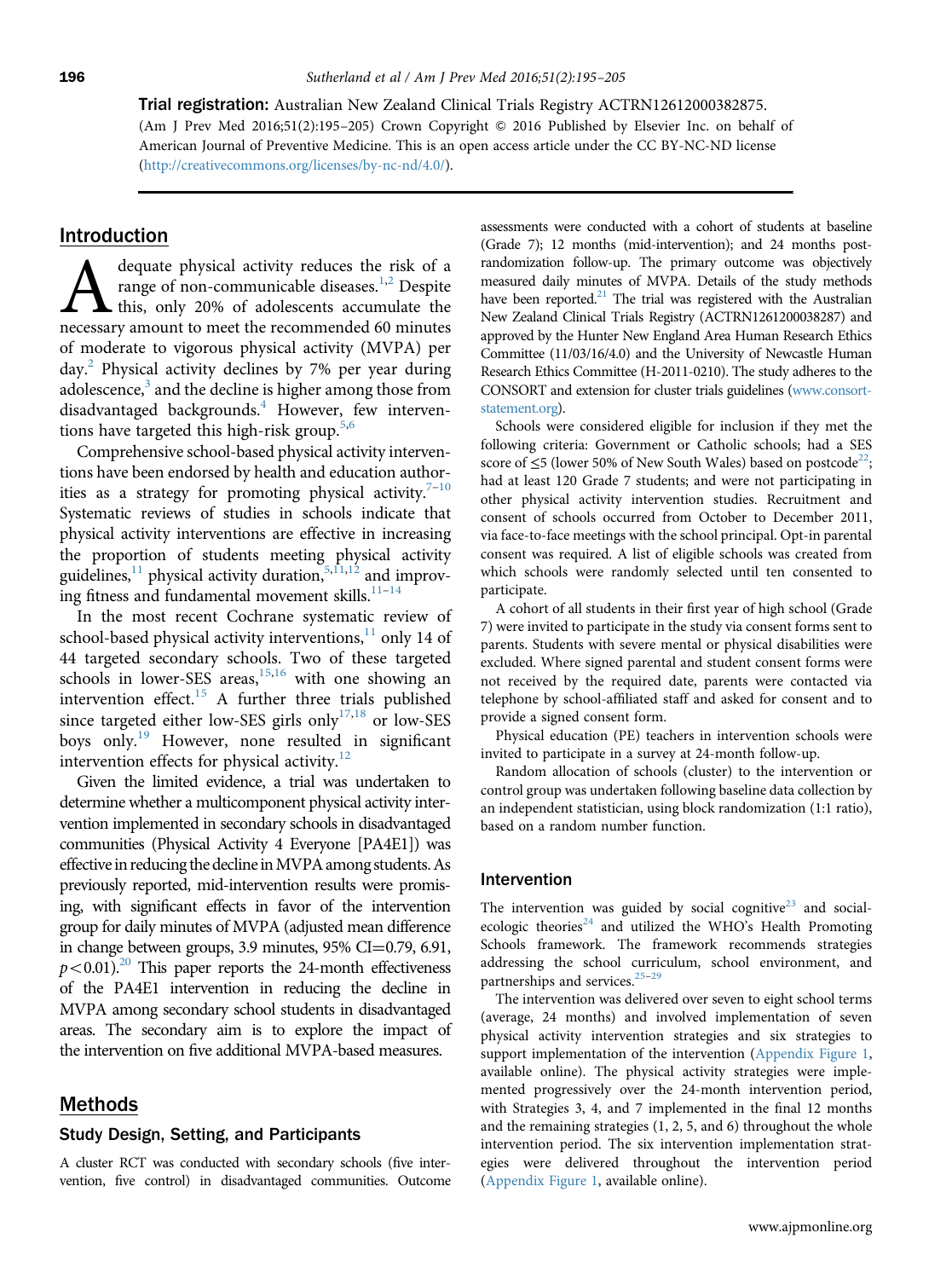The physical activity intervention strategies consisted of the following strategies across the school curriculum, school environment, and partnerships and services:

- 1. Teaching strategies to maximize students' physical activity in health and PE lessons: PE teachers received training and resources to assist in maximizing MVPA during class time, including the use of pedometer-based lessons (two per term).[15,](#page-8-0)[30,31](#page-9-0)
- 2. Development and monitoring of student physical activity plans within PE lessons: Students developed individual physical activity plans that set goals and actions and recorded progress against timelines, fitness assessments, and provision of rewards.<sup>[32](#page-9-0)</sup> Plans were to be reviewed and modified each term.<sup>[7](#page-8-0)</sup>
- 3. Enhanced school sport program: All students participated in a 10-week program during school sport in Grade 8. The program, based on the effective Program  $X<sub>1</sub><sup>15</sup>$  included lessons and fitness activities focused on lifelong physical activity skills and knowledge.<sup>[29,33](#page-9-0)</sup>
- 4. Development/modification of school policies<sup>[34](#page-9-0)</sup>: School policies that aimed to enhance student physical activity were reviewed by the head PE teacher and in-school consultant with input from school executive.<sup>[35](#page-9-0)</sup>
- 5. Physical activity programs during school breaks: Schools were provided with physical activity equipment (e.g., balls, skipping equipment), and encouraged to offer supervised physical activity at recess and lunch on at least 2 days per week.<sup>3</sup>
- 6. Promotion of community physical activity providers (com-munity links)<sup>[34](#page-9-0),[37](#page-9-0)</sup>: Schools were supported to host a physical activity expo that promoted local physical activity providers to students in Grade 8.
- 7. Parent engagement<sup>33,38</sup> information was sent to parents each term via newsletters and school website promoting physical activity and local providers.

In addition to the physical activity strategies, six intervention implementation strategies were based on evidence regarding their ability to facilitate the implementation of school-based interventions, change professional service delivery practices, or build capacity of organizations.<sup>[12,](#page-8-0)[39](#page-9-0)-[45](#page-9-0)</sup>

- 1. In-school physical activity consultant (change agent): A trained PE teacher was placed within each school for 1 day per week over the intervention period to support intervention implementation.<sup>[37](#page-9-0)</sup>
- 2. Establishing leadership and support: A school committee was established, or responsibility was added to an existing committee, to lead and oversee the intervention.
- 3. Teacher training: PE teachers were offered three practice learning workshops focused on delivery of lessons to increase students' MVPA. All PE teachers and teachers involved in the delivery of the enhanced school sports program were provided training.[15](#page-8-0)[,41,46,47](#page-9-0)
- 4. Resources: Schools were provided with a manual outlining all physical activity intervention strategies and associated materials; physical activity equipment (e.g., pedometers, resistance devices); and promotional materials for teachers (e.g., shirts/ lanyards) and students (e.g., balls, water bottles).
- 5. Prompts: The in-school consultant provided prompts to teaching staff to implement the intervention strategies via e-mail, electronic calendar reminders, and in meetings.

6. Intervention implementation performance feedback: Records kept by the in-school consultant were the basis of quarterly intervention implementation feedback reports. The results of observational audits of ten randomly selected PE lessons undertaken using the System for Observing Fitness Instruction Time were also provided on two occasions.

Schools allocated to the control group participated in the measurement components of the trial only and delivered physical activity teaching and promotion practices according to the PE curriculum and school-based initiatives.

# Data Collection

Data were collected by trained research assistants blind to group allocation. Baseline data were collected in March–June 2012, and follow-up data collected after 12 months and again at 24 months (March–June 2014).

At baseline and 24-month follow-up, students wore an accelerometer (Actigraph GT3X $+$  and GT3X models) for 7 days during waking hours. Student characteristics were collected at baseline via an online survey.

The in-school consultant recorded delivery of all strategies. In addition, PE teachers and students in each intervention school completed a survey at 24-month follow-up that included items on intervention delivery and acceptability/perceived usefulness.

#### Measures

Accelerometer data were used to derive the primary physical activity outcome measure, mean student duration (minutes) of MVPA per day.

Secondary outcomes were minutes of vigorous physical activity (VPA) per day; minutes of moderate physical activity (MPA) per day; percentage of accelerometer wear time in MVPA per day; percentage of accelerometer wear time in VPA per day; percentage of accelerometer wear time in MPA per day; and mean daily accelerometer counts.

For all physical activity outcome measures, accelerometer non-wear time was defined as 30 minutes of consecutive zeroes.<sup>[48](#page-9-0)</sup> Counts were collected in 15-second epochs and counts per minute calculated by dividing the total accelerometer counts by the minutes of wear time. The Evenson cut-points were used to categorize the intensity of physical activity (MPA or VPA). $49,50$  $49,50$  $49,50$ The online survey assessed student sociodemographic characteristics: age; sex; Aboriginal or Torres Strait Islander (or both) status; and residential postcode.

Anthropometric data (height and weight) were collected in duplicate by trained research assistants using the International Society for Advanced Kinanthropometry procedures.<sup>[51](#page-9-0)</sup> Students completed the measurements in light clothing without shoes. Weight was measured to the nearest 0.1 kg on a portable digital scale (Model no. UC-321PC, A&D Company Ltd, Tokyo Japan). Height was measured to the nearest 0.1 cm using a portable stadiometer (Model no. PE087, Mentone Educational Centre, Australia). BMI was calculated (weight in kg/[height in meters] $^{2})$ and weight status determined using the International Obesity Taskforce definitions.<sup>[52](#page-9-0),5</sup>

The in-school consultant records were used to determine the extent to which physical activity intervention and implementation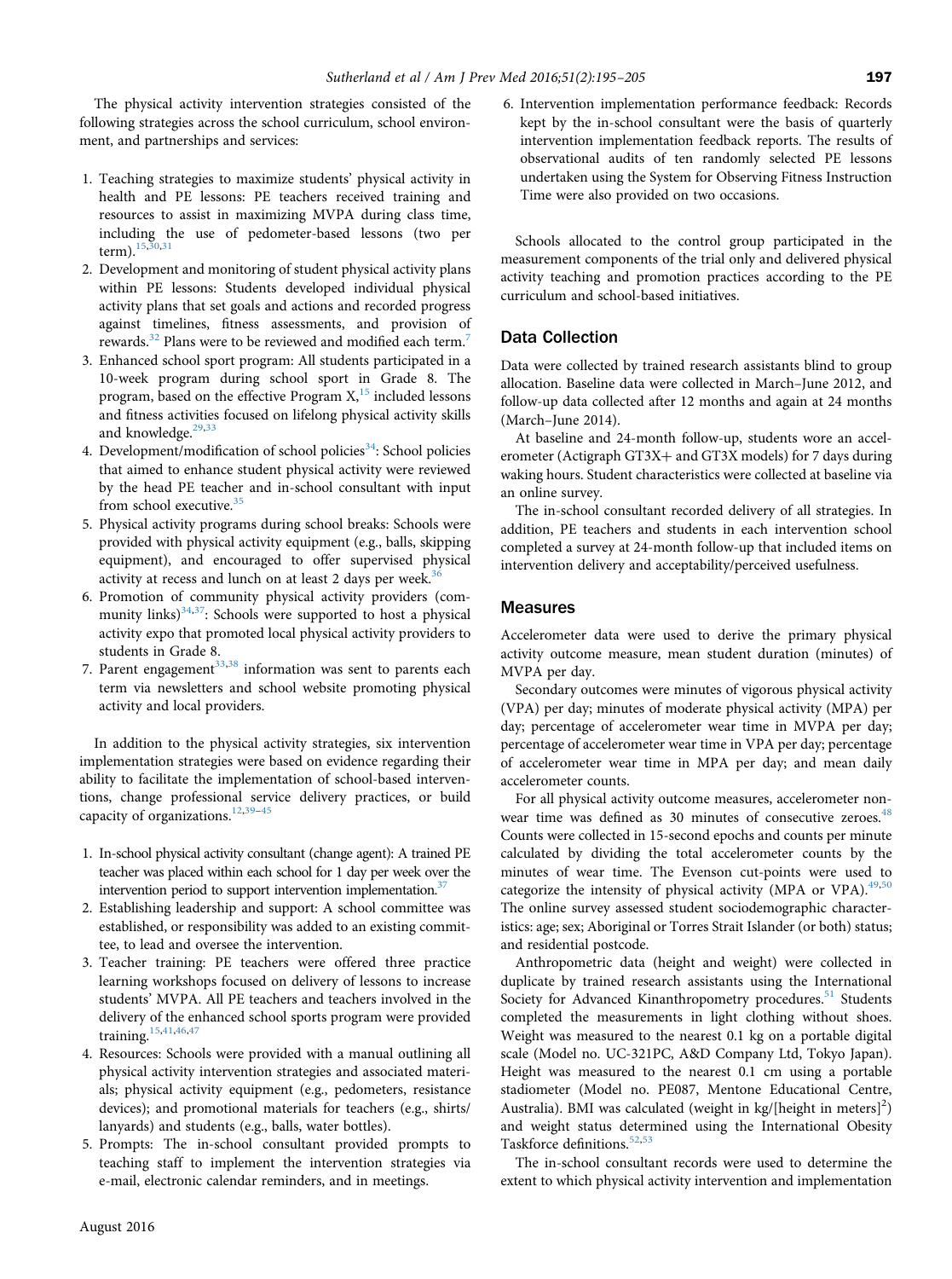strategies were delivered to the desired standard ([Appendix](#page-10-0) [Figure 1,](#page-10-0) available online). The 24-month follow-up PE teacher survey assessed the delivery of the PE curriculum strategies (Strategies 1 and 2 in [Appendix Figure 1](#page-10-0), available online). The intervention group student online survey at 24 months assessed the reach of some physical activity intervention strategies (1, 2, and 4 in [Appendix Figure 1,](#page-10-0) available online).

#### Sample Size

It was estimated that each school would yield at least 60 students at baseline, providing approximately 300 students per group.<sup>[54](#page-9-0),[55](#page-9-0)</sup> This assumed at least 120 Grade 7 students per school and 50% of them consenting and providing 3 days of valid accelerometer dat[a56](#page-9-0) (analyses eligibility inclusion criterion). If 65% of the cohort provided usable data at 24 months, it was estimated that there would be at least 195 students per group.<sup>[57](#page-10-0)</sup> Previous studies were used to estimate the SD of mean daily minutes of MVPA  $(17.1)^{58}$  $(17.1)^{58}$  $(17.1)^{58}$ and the intraclass correlation coefficient  $(0.01).$ <sup>[59](#page-10-0)</sup> After adjustment for a design effect of 1.38, the effective sample size was estimated to be 141 students per group. Based on ten schools, with this sample size, 80% power, and an  $\alpha$ -level of 0.05, the study was able to detect a difference in the primary trial outcome, mean daily minutes of MVPA, between experimental and control students of  $\pm$ 5.73 minutes at 24-month follow-up.

#### Statistical Analysis

All analyses were conducted using SAS, version 9.2, from December 2014 to February 2015. Summary statistics were used to describe all variables of interest. Logistic regressions with generalized estimating equation parameter estimation were used to determine if students who provided accelerometer data at both baseline and 24 months differed from those who provided only baseline accelerometer data in terms of sex; baseline age; weight status (underweight/healthy weight versus overweight and obese); and physical activity level (meeting physical activity guidelines versus not meeting physical activity guidelines). Significance levels for such analyses were set at  $p < 0.05$ .

Student data were included in the analyses if the accelerometer was worn for  $\geq$ [60](#page-10-0)0 minutes per day on any 3 days or more.<sup>60-[62](#page-10-0)</sup> Analysis followed intention-to-treat principles. Analysis of the primary outcome measure (minutes of MVPA per day) and other physical activity outcomes was undertaken using a linear mixed model (LMM) approach. A three-level hierarchical model was used to capture correlations in the data with random intercepts for repeated measures (Level 1, mean minutes of MVPA per day at baseline, mid-point, and follow-up) on individuals (Level 2) and clustering within schools (Level 3, ten clusters, five intervention and five control). An independence structure was assumed for the residual variance–covariance matrix. Fixed effects in the model included treatment group (intervention versus control); time (baseline versus 24 months); and the interaction between treatment group and time. The containment method was used for degrees of freedom estimation. The LMM analyses sought to determine whether there was a difference in mean change from baseline to 24 months between groups in each outcome measure, assessed through an interaction term between groups.

Physical activity outcome data were analyzed assuming data were "missing at random." Sensitivity analyses were undertaken

for the primary outcome, initially adjusting for any variables on which students with and without 24-month follow-up accelerometer data were significantly different, and secondly, using multiple imputation.<sup>[63](#page-10-0)</sup> Five imputed data sets were created using a two-step multiple imputation process: First, missing data were filled in to a monotone pattern using the Markov-chain Monte Carlo method; then, the remaining missing data were filled in using the regression method (where regression equations are used to predict the missing outcome values, using baseline values of the outcomes and baseline demographic variables). The five complete data sets were then analyzed using LMM per the primary analyses, and the estimates were combined using Rubin's method.

Descriptive statistics were used to describe the proportion of students in each group meeting the Australian Physical Activity guidelines for children and young people<sup>[64](#page-10-0)</sup> of 60 minutes of MVPA per day.

Analyses assessed whether the intervention similarly affected the primary outcome measure (mean minutes of MVPA per day) and two secondary physical activity outcome measures (mean minutes of VPA per day and mean minutes of MPA per day) for students defined, a priori, in terms of three moderators of energy balance: sex, baseline BMI, and baseline physical activity level.<sup>[65](#page-10-0)</sup> Students were categorized into two groups for baseline BMI ("underweight/healthy weight," "overweight/obese") based on Cole cut-points.<sup>66</sup> Students were categorized into two groups for baseline physical activity ( $\geq 60$  minutes of MVPA per day, <60 minutes of MVPA per day). The moderator variable interaction terms were included separately in the aforementioned LMM analyses for the relevant duration outcomes and, if the three-way interaction term (group X time X moderator) was significant at  $p$ <0.20, separate LMM analyses for the moderator subgroups were undertaken for these variables.<sup>[67](#page-10-0)</sup>

Descriptive statistics were used to summarize in-school consultant record data regarding intervention strategy implementation, and intervention group PE teacher and student survey responses.

# Results

Of 22 eligible schools, 13 were approached, 10 of which consented to participate (77%). Parental consent was obtained for 1,233 of the 1,468 Grade 7 students in the ten schools (84%) [\(Figure 1\)](#page-4-0).

At baseline, 1,150 students wore an accelerometer, 84% of whom provided at least 3 days of valid accelerometer data (965/1,150). The 1,150 students represented 93% of students with parental consent. At 24 months, 985 students wore an accelerometer and provided anthropometric measures, and 441 (45%) of these provided at least 3 days of valid accelerometer data. The 441 students represented 36% of those with parental consent. Baseline characteristics of the 1,150 students who wore an accelerometer are shown in [Table 1.](#page-5-0)

Age was the only characteristic associated with whether students provided accelerometer data at baseline only, or at both baseline and 24 months. Students who provided data only at baseline were younger than those providing data at both time points.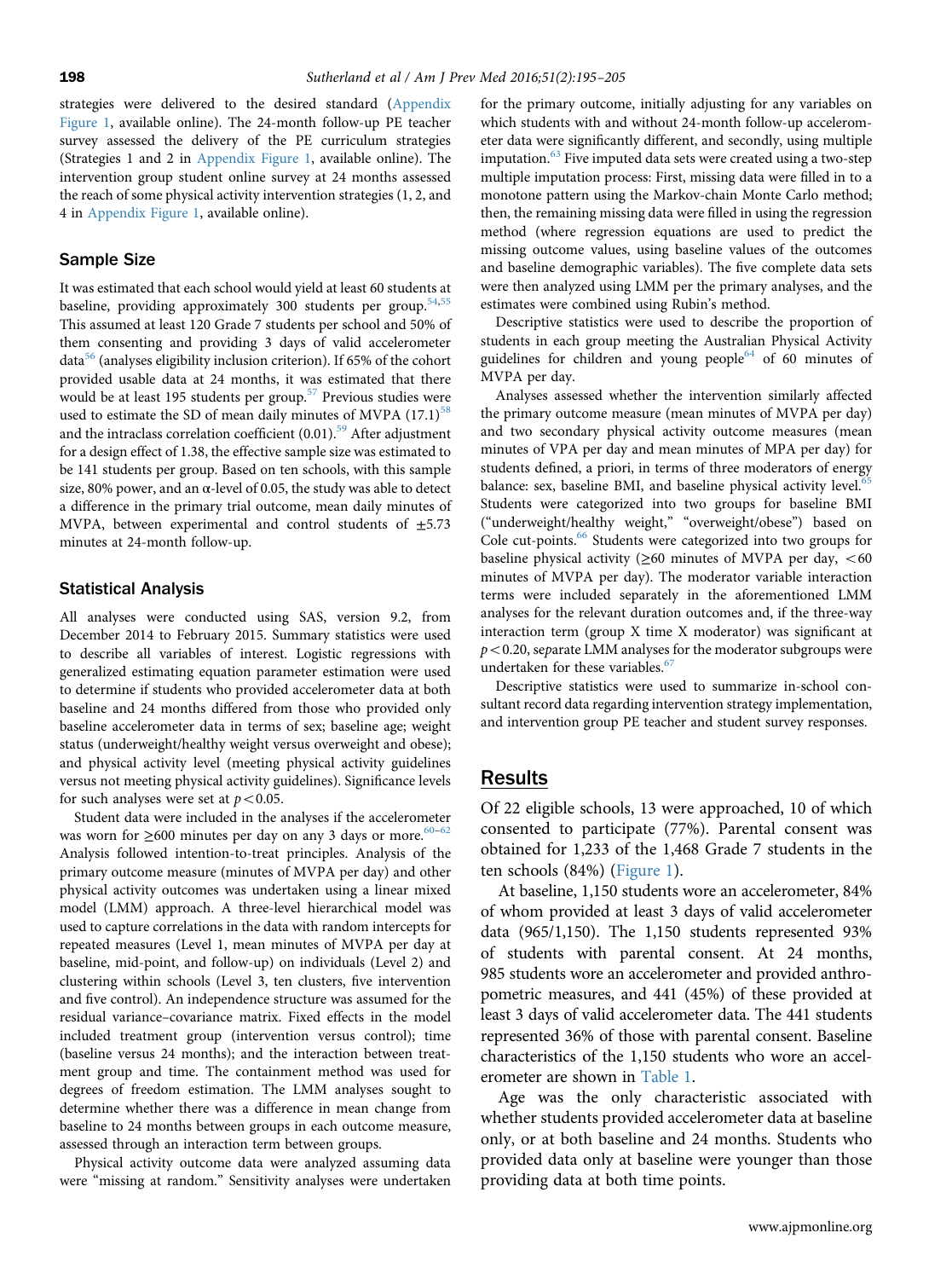<span id="page-4-0"></span>

Figure 1. CONSORT flowchart describing progress of participants through the study.

\*Student population excludes individuals with severe mental or physical disabilities (there were no classes for such students in the participating schools) and those on long-term suspension.

\*\*The figure 1,233 is for parental consent to accelerometry. A slightly larger sample (1,246) had parental consent for any study measure (including anthropometry, survey).

 $1$ Denominator is number of students with parental consent for accelerometry at baseline 1,233.

 $2$ Male or female break down at the respective time point.

<sup>3</sup>Denominator is number of students that participated in data collection at the respective time point.

At 24 months, 35 (100%) intervention PE teachers completed the teacher survey. Students in intervention schools who completed surveys at both baseline and 24 months  $(n=409)$  were included in analysis of data on reach and acceptability of the physical activity intervention strategies.

The adjusted mean difference in change in daily MVPA between groups was 7.0 minutes  $(95\% \text{ CI} = 2.7,$  11.4,  $p < 0.002$ ) [\(Table 2\)](#page-6-0). The mean duration of daily MVPA increased by 4.4 minutes from baseline for the intervention group and decreased by 2.6 minutes for the control group ([Figure 2\)](#page-7-0).

The findings of sensitivity analysis of the primary outcome, adjusting for age, were consistent with those of the primary analysis. The mean difference in change in daily MVPA between groups of 6.3 minutes was in favor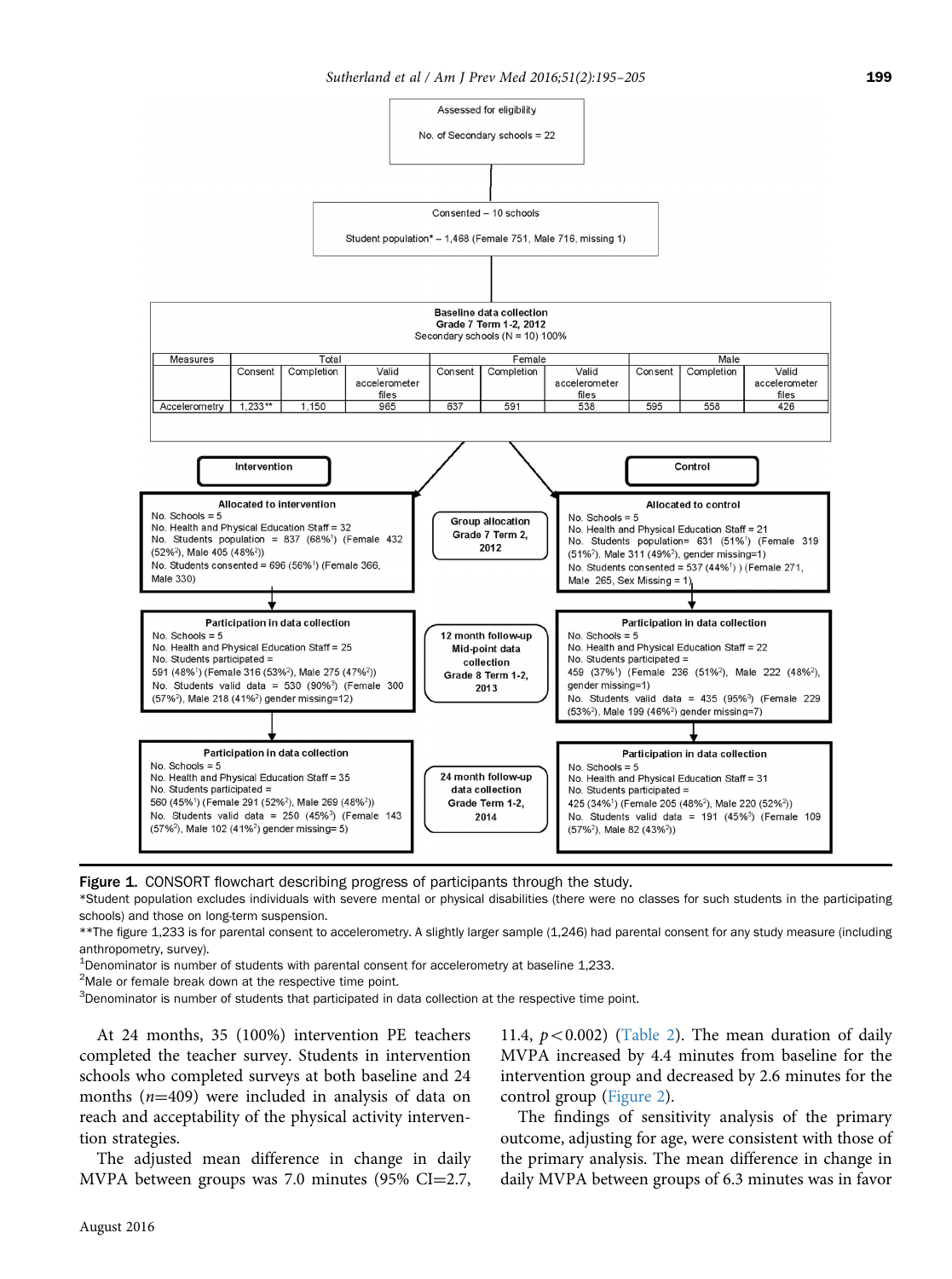<span id="page-5-0"></span>Table 1. Sample Characteristics at Baseline-Students Wearing an Accelerometer  $(n=1,150)$ 

| <b>Characteristic</b>                           | <b>Intervention</b><br>group | Control<br>group |  |
|-------------------------------------------------|------------------------------|------------------|--|
| Total participants (n)                          | 645                          | 505              |  |
| Gender (n) <sup>a</sup>                         |                              |                  |  |
| <b>Boys</b>                                     | 312                          | 246              |  |
| Girls                                           | 333                          | 258              |  |
| 3 valid days                                    | 530                          | 435              |  |
| Age, years (M)                                  | 12.0                         | 12.0             |  |
| Aboriginal and/or Torres Strait<br>Islander (%) | 5.3                          | 7.8              |  |
| Height, m (M)                                   | 157.1                        | 156.8            |  |
| Weight, kg (M)                                  | 49.3                         | 50.0             |  |
| Student BMI category (%)                        |                              |                  |  |
| Underweight/healthy weight                      | 78.3                         | 73.3             |  |
| Overweight/obese                                | 21.7                         | 24.7             |  |
| Student activity level (%)                      |                              |                  |  |
| Active $(≥60$ minutes<br>MVPA/day)              | 33                           | 33               |  |
| Low active $(<$ 60 minutes<br>MVPA/day)         | 67                           | 67               |  |
| Accelerometer wear time                         | 793.6                        | 804.6            |  |
| Mean minutes per day                            |                              |                  |  |

<sup>a</sup>Data on gender missing for one participant.

MVPA, moderate-to-vigorous physical activity.

of the intervention group (95% CI=1.9, 10.7,  $p < 0.005$ ). Similarly, sensitivity analysis results using multiple imputations were consistent with those of the primary analysis. The mean difference in change between groups of 6.0 minutes per day (95% CI=0.6, 11.3,  $p < 0.031$ ) was in favor of the intervention group.

There were significant effects in favor of the intervention group for five of the six secondary physical activity outcomes: minutes per day of VPA, minutes per day of MPA, percentage wear time in MVPA and VPA, and total daily accelerometer counts. There were no significant intervention effects for percentage of wear time in MPA ([Table 2\)](#page-6-0).

The intraclass correlation coefficient values for the primary and secondary physical activity variables are reported in [Appendix Table 2](#page-10-0) (available online).

At the 20% significance threshold, the three-way subgroup interaction terms indicated that time by intervention effects differed only by sex for the primary outcome of daily minutes of MVPA, and the secondary outcome of daily minutes of MPA. A greater effect was observed for male students in the intervention group compared with male students in the control group for minutes of MVPA per day (mean difference in change,  $10.4$  minutes,  $95\%$  CI=2.1, 18.8,  $p < 0.01$ ) and minutes of MPA (6.2 minutes, 95% CI=1.7, 10.7,  $p$  < 0.015). A greater effect was also observed for female students in the intervention group compared to female students in the control group for minutes of MVPA per day (mean difference in change, 4.0 minutes, 95% CI=0.1, 8.0,  $p < 0.05$ ) and minutes of MPA (2.9 minutes, 95% CI=0.1, 5.6,  $p < 0.047$ ) ([Appendix Table 1](#page-10-0), available online).

At 24 months, program records indicated all five intervention schools implemented six of the seven physical activity strategies [\(Appendix Figure 1](#page-10-0), available online). The exception was Strategy 5 (school policy), with four of five schools having developed a school policy. All intervention implementation strategies were delivered as planned.

In the 24-month survey of intervention group PE teachers ( $N=35$ ), 88.9% reported using pedometers to increase activity levels in PE, and 58.8% reported incorporating student personal physical activity plans each term. Acceptability data from the PE teacher survey indicated 40.2% enjoyed teaching pedometer-based lessons, 65.6% reported such lessons helped students to increase their physical activity levels during PE, and 67.6% reported that assisting students to develop personal physical activity plans was a useful strategy.

At 24 months, in the survey of intervention group students ( $n=409$ ), 90.9% reported using pedometers in PE lessons, 28.9% recalled developing a personal physical activity plan, and 56.9% reported participating in organized physical activity at recess or lunchtimes.

# **Discussion**

This study assessed the effectiveness of PA4E1, a multicomponent school-based intervention, in reducing the decline in physical activity among secondary school students. After 24 months, the intervention was effective in increasing daily MVPA in the intervention group compared with a decrease in the control group. As a result, students in the intervention group participated in 7 minutes more MVPA at 24 months compared with the control group. This outcome builds on a previously reported 12-month mid-intervention result of 3.9 minutes more MVPA. $^{20}$  $^{20}$  $^{20}$  The findings suggest that implementation of the intervention by schools in disadvantaged areas has the potential to reduce the decline in physical activity during adolescence.

The observed effect size for MVPA was greater than the aggregate effect size of 4 minutes more MVPA per day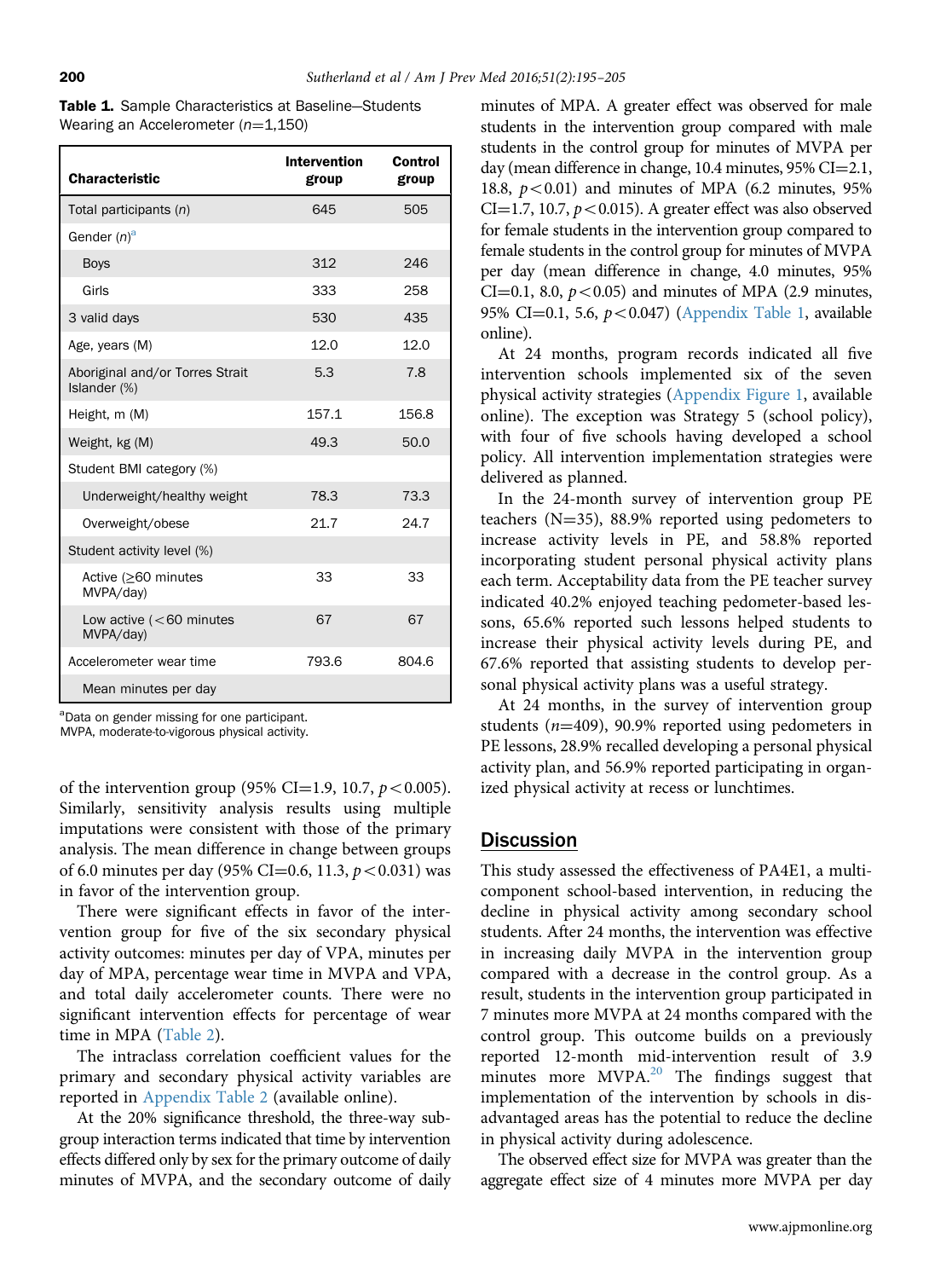|                                            |                                             |                                                    |                                       |                                      |                                                    |                                       | Intervention-control                                           |                                   |
|--------------------------------------------|---------------------------------------------|----------------------------------------------------|---------------------------------------|--------------------------------------|----------------------------------------------------|---------------------------------------|----------------------------------------------------------------|-----------------------------------|
|                                            | <b>Intervention</b>                         |                                                    |                                       | Control                              |                                                    |                                       | Difference in<br>change from<br>baseline to                    |                                   |
| <b>Outcome</b>                             | <b>Baseline.</b><br>M (95% CI)<br>$(n=524)$ | Mid-point, <sup>a</sup><br>M (95% CI)<br>$(n=352)$ | Follow-up,<br>M (95% CI)<br>$(n=245)$ | Baseline,<br>M (95% CI)<br>$(n=435)$ | Mid-point, <sup>a</sup><br>M (95% CI)<br>$(n=288)$ | Follow-up,<br>M (95% CI)<br>$(n=191)$ | follow-<br>up between<br>treatment group<br>$(95% \text{ Cl})$ | <b>Group X</b><br>time<br>p-value |
| Wear time (minutes/day)                    | 796.1 (781.2, 811.1)                        | 796.6 (779.7, 813.4)                               | 832.9 (814.0, 851.9)                  | 804.4 (788.6, 820.2)                 | 799.7 (781.8, 817.6)                               | 800.3 (779.6, 821.0)                  |                                                                |                                   |
| Counts per minute                          | 483.4 (464.3, 502.4)                        | 485.2 (464.7, 505.7)                               | 460.2 (438.2, 482.2)                  | 484.6 (464.6, 504.6)                 | 455.2 (433.5, 476.8)                               | 448.5 (424.9, 472.2)                  |                                                                |                                   |
| Mean total daily<br>accelerometer counts   | 382,999 (364,464,<br>401,534)               | 378,882 (358,957,<br>398,807)                      | 378,962 (357,546,<br>400,378)         | 387,946 (368,707,<br>407,185)        | 360,200 (339,358,<br>381,042)                      | 351,081 (328,186,<br>373,976)         | 32,828 (8,157.9,<br>57,497)                                    | 0.009                             |
| Minutes of physical activity (minutes/day) |                                             |                                                    |                                       |                                      |                                                    |                                       |                                                                |                                   |
| <b>Total MVPA</b>                          | 53.5 (49.6, 57.3)                           | 54.7 (50.7, 58.8)                                  | 57.9 (53.6, 62.1)                     | 53.5 (49.5, 57.4)                    | 51.0 (46.8, 55.2)                                  | 50.8 (46.3, 55.4)                     | 7.0(2.68, 11.4)                                                | 0.005                             |
| Vigorous activity                          | 16.5 (14.5, 18.6)                           | 18.2 (16.0, 20.3)                                  | 19.7 (17.5, 22.0)                     | 16.7 (14.6, 18.8)                    | 16.1 (13.9, 18.3)                                  | 17.4 (15.0, 19.8)                     | 2.5(0.3, 4.8)                                                  | 0.026                             |
| Moderate activity                          | 37.0 (34.7, 39.2)                           | 36.5 (34.2, 38.9)                                  | 38.1 (35.6, 40.6)                     | 36.7 (34.4, 39.1)                    | 34.9 (32.5, 37.4)                                  | 33.4 (30.8, 36.0)                     | 4.5(2.0, 7.0)                                                  | 0.002                             |
| % wear time                                |                                             |                                                    |                                       |                                      |                                                    |                                       |                                                                |                                   |
| Percentage MVPA                            | 6.8(6.3, 7.2)                               | 7.0(6.6, 7.5)                                      | 7.0(6.6, 7.5)                         | 6.7(6.3, 7.1)                        | 6.5(6.0, 6.9)                                      | 6.5(6.0, 7.0)                         | 0.4(0.0, 0.9)                                                  | 0.029                             |
| Percentage vigorous                        | 2.1(1.9, 2.3)                               | 2.4(2.1, 2.6)                                      | 2.4(2.1, 2.6)                         | 2.1(1.9, 2.3)                        | 2.0 (1.79, 2.29)                                   | 2.2(1.97, 2.50)                       | $0.1 (-0.12, 0.35)$                                            | 0.009                             |
| Percentage moderate                        | 4.7(4.4, 4.9)                               | 4.7(4.4, 4.9)                                      | 4.7(4.4, 4.9)                         | 4.6(4.3, 4.9)                        | 4.4(4.2, 4.7)                                      | 4.3(4.0, 4.6)                         | 0.3(0.0, 0.6)                                                  | 0.086                             |

## <span id="page-6-0"></span>Table 2. Changes in Physical Activity Outcomes From Baseline to 24-Month Follow-up (Midpoint Data Values Also Shown)

Note: Boldface indicates statistical significance (p<0.05).<br><sup>a</sup>Mid-intervention effects of the "Physical Activity 4 Everyone" school-based intervention.<sup>[20](#page-8-0)</sup>

MVPA, moderate-to-vigorous physical activity.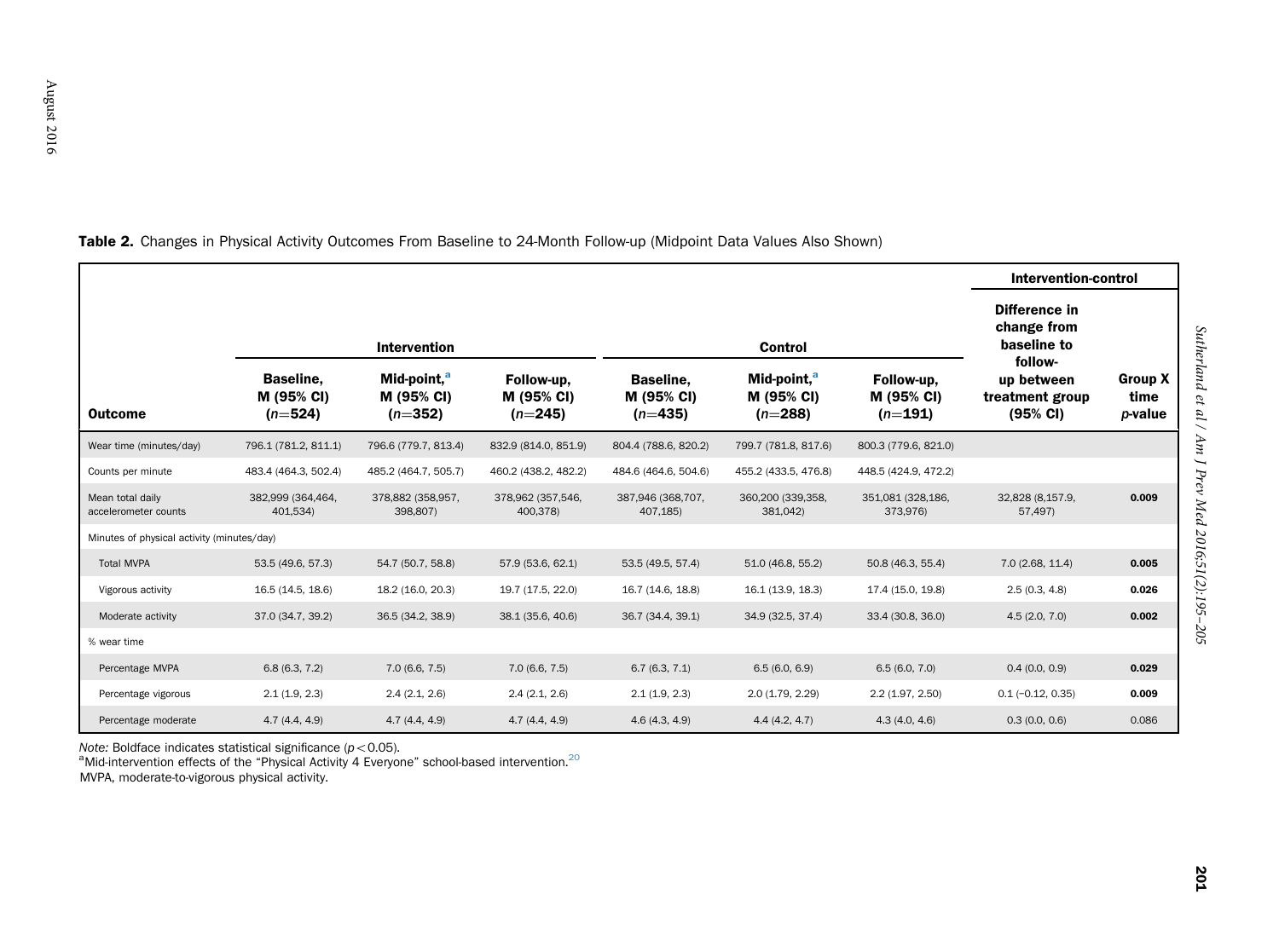<span id="page-7-0"></span>

Figure 2. Mean minutes of MVPA per day for intervention and control group students at baseline and at 12-month (mid-point) and 24-month follow-ups.

\*Significant difference between the intervention and control groups. MVPA, moderate-to-vigorous physical activity.

reported in a recent meta-analysis of objectively measured school-based physical activity interventions implemented for children and adolescents.<sup>68</sup> No previous intervention studies that have involved disadvantaged adolescent participants have reported a statistically significant effect using objectively measured MVPA at 12 months or more follow- $up^{15-19}$  $up^{15-19}$  $up^{15-19}$  $up^{15-19}$  $up^{15-19}$  No comparable trials have reported a significant MVPA effect for both male and female students separately, and for MPA and VPA separately.

The contrasting positive effects observed in this study relative to the findings of past interventions may be attributable to a number of the design elements: an extended intervention duration (average of 24 months)<sup>12</sup>; the use of a theory-based intervention; the inclusion of multiple physical activity promotion strategies $11,12,20$  $11,12,20$ ; and the inclusion of multiple strategies, particularly the inschool physical activity consultant, to support school implementation of the intervention strategies.<sup>[12](#page-8-0)</sup> No previous secondary school-based studies targeting disadvantaged adolescents have included all such intervention elements. The extent to which the inclusion of such elements contributed to the contrasting findings is unknown and requires further research.

The finding of a greater intervention effect on duration of MVPA activity at 24-month follow-up, compared with the previously reported 12-month result, strengthens previous suggestions that a dose–response relationship exists between length of intervention and extent of effect on adolescent physical activity.<sup>11[,21](#page-9-0)</sup> Further research is warranted to determine the incremental benefits of extending the length of intervention further, for example, implementation on a routine basis throughout the first 4 years of secondary schooling. In addition, further analysis to determine the impact of the intervention on weight status would add to the body of literature regarding the merit of school-based physical activity intervention and obesity prevention.

The intervention had a significant and positive effect on daily MVPA for both male and female students. However, the intervention effect for male students appeared to be approximately 2.5 times that for female students. The MVPA levels of female students in the intervention group remained stable over the 24 month period, whereas they decreased for female students in the control group. By contrast, MVPA consistently increased for male students in the intervention group. As female students are less likely to participate in physical activity than male students, $3$  these findings suggest that additional intervention strategies targeting female students may benefit future interventions (e.g., single-sex PE lessons or sport, focus on non-competitive activity)[.69,70](#page-10-0)

# Limitations

The study has a number of strengths, including use of a cluster RCT design, extended intervention duration, objective measurement of physical activity, and the inclusion of a suite of intervention implementation strategies as recommended in past school-based physical activity reviews. A limitation of the study is the loss of participants at follow-up, with less than half of the students that initially consented providing accelerometer data at 24 months, a finding consistent with previous studies.<sup>[14,17,](#page-8-0)[71](#page-10-0)</sup> Accelerometer compliance may be improved by the provision of compensation strategies such as monetary incentives, class points, rewards, and non-monetary incentives for wearing the accelerometer or for correct wear time, particularly for older stu-dents.<sup>[57,72,73](#page-10-0)</sup> Alternatively, wrist-worn accelerometers may promote compliance.<sup>[74](#page-10-0)</sup> Nonetheless, analysis of outcomes that adjusted for variables associated with loss to follow-up and analysis using multiple imputation for missing data indicated similar findings to the primary analyses, suggesting consistency in direction of the effect. Secondary outcomes for percentage of wear time spent in MVPA and VPA were also consistent with the main trial outcomes over time. MPA shows a positive trend, although statistically not significant, perhaps owing to limited power to detect an effect on this scale. The subgroup analyses indicated no intervention effect by baseline levels of BMI or physical activity despite such variables being shown to be moderators of energy balance.<sup>[65](#page-10-0)</sup> This finding may be attributable to the study not being adequately powered to detect such differences, or to other factors. Future adequately powered studies are required to better understand the impact of such moderators on intervention effectiveness.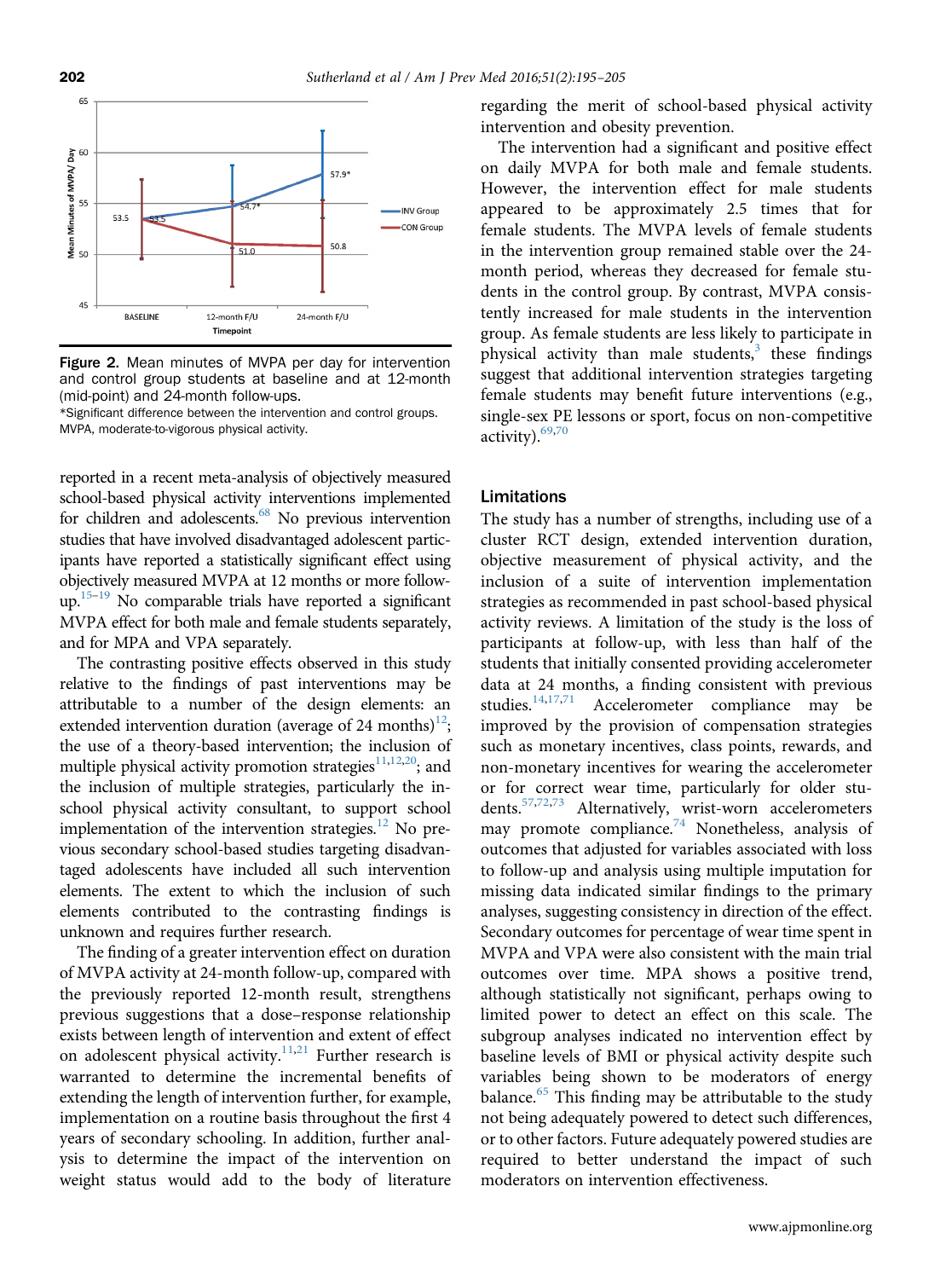[MSS.0b013e3181917722.](http://dx.doi.org/10.1249/MSS.0b013e3181917722)

# <span id="page-8-0"></span>**Conclusions**

The PA4E1 intervention was effective in increasing daily minutes of MVPA in the intervention group compared with a decrease in the control group for all students and for female and male students. Findings suggest that implementation of the intervention by disadvantaged schools has the potential to reverse the decline in physical activity in this population group. Further research is warranted to determine the potential to benefit adolescents from a range of schools, regardless of SES of the school community, and its impact if implemented on a routine basis throughout secondary schooling. Additionally, although review evidence indicates that physical activity benefits achieved from multicomponent school-based interventions are sustainable,<sup>[75](#page-10-0)</sup> few long-term follow-up studies have been published. Further followup assessing school practices and student physical activity would determine if implementation has been maintained and impact sustained beyond the intervention. Assessment of the intervention impact on school day physical activity should also be explored in addition to cost and cost effectiveness.

The Physical Activity 4 Everyone intervention trial was funded by the New South Wales Ministry of Health through the New South Wales Health Promotion Demonstration Research Grants Scheme and conducted by Hunter New England Population Health (a unit of the Hunter New England Local Health District), in collaboration with the University of Newcastle and University of Wollongong. Infrastructure support was provided by Hunter Medical Research Institute.

The research team acknowledges the importance of making research data publically available. Access to the accelerometer data from this study may be made available to external collaborators following the development of data transfer agreements. Further results arising from the study can be found at <www.goodforkids.nsw.gov.au/high-schools/>.

No financial disclosures were reported by the authors of this paper.

# References

- 1. Lee IM, Shiroma EJ, Lobelo F, Puska P, Blair SN, Katzmarzyk PT. Effect of physical inactivity on major non-communicable diseases worldwide: an analysis of burden of disease and life expectancy. Lancet. 2012;380 (9838):219–229. [http://dx.doi.org/10.1016/S0140-6736\(12\)61031-9](http://dx.doi.org/10.1016/S0140-6736(12)61031-9).
- 2. Hallal PC, Andersen LB, Bull FC, Guthold R, Haskell W, Ekelund U. Global physical activity levels: surveillance progress, pitfalls, and prospects. Lancet. 2012;380(9838):247–257. [http://dx.doi.org/10.1016/](http://dx.doi.org/10.1016/S0140-6736(12)60646-1) [S0140-6736\(12\)60646-1.](http://dx.doi.org/10.1016/S0140-6736(12)60646-1)
- 3. Dumith SC, Gigante DP, Domingues MR, Kohl HW 3rd. Physical activity change during adolescence: a systematic review and a pooled analysis. Int J Epidemiol. 2011;40(3):685–698. [http://dx.doi.org/10.1093/ije/dyq272.](http://dx.doi.org/10.1093/ije/dyq272)
- - 13. Morgan PJ, Barnett LM, Cliff DP, et al. Fundamental movement skill interventions in youth: a systematic review and meta-analysis. Pediatrics. 2013;132(5):e1361–e1383. [http://dx.doi.org/10.1542/peds.2013-1167.](http://dx.doi.org/10.1542/peds.2013-1167)
	- 14. Cohen KE, Morgan PJ, Plotnikoff RC, Callister R, Lubans DR. Physical activity and skills intervention: SCORES cluster randomized controlled trial. Med Sci Sports Exerc. 2015;47(4):765–774.
	- 15. Lubans DR, Morgan PJ, Callister R, Collins CE. Effects of integrating pedometers, parental materials, and E-mail support within an extracurricular school sport intervention. J Adolesc Health. 2009;44(2):176– 183. [http://dx.doi.org/10.1016/j.jadohealth.2008.06.020.](http://dx.doi.org/10.1016/j.jadohealth.2008.06.020)
	- 16. Wilson DK, Lee Van Horn M, Kitzman-Ulrich H, et al. Results of the "Active by Choice Today" (ACT) randomized trial for increasing physical activity in low-income and minority adolescents. Health Psychol. 2011;30(4):463–471. <http://dx.doi.org/10.1037/a0023390>.
	- 17. Dewar DL, Morgan PJ, Plotnikoff RC, et al. The nutrition and enjoyable activity for teen girls study: a cluster randomized controlled trial. Am J Prev Med. 2013;45(3):313–317. [http://dx.doi.org/10.1016/j.](http://dx.doi.org/10.1016/j.amepre.2013.04.014) [amepre.2013.04.014.](http://dx.doi.org/10.1016/j.amepre.2013.04.014)
	- 18. Casey MM, Harvey JT, Telford A, Eime RM, Mooney A, Payne WR. Effectiveness of a school-community linked program on physical activity levels and health-related quality of life for adolescent girls. BMC Public Health. 2014;14:649. [http://dx.doi.org/10.1186/1471-2458-](http://dx.doi.org/10.1186/1471-2458-14-649) [14-649](http://dx.doi.org/10.1186/1471-2458-14-649).
	- 19. Smith JJ, Morgan PJ, Plotnikoff RC, et al. Smart-phone obesity prevention trial for adolescent boys in low-income communities: the ATLAS RCT. Pediatrics. 2014;134(3):e723–e731. [http://dx.doi.org/](http://dx.doi.org/10.1542/peds.2014-1012) [10.1542/peds.2014-1012](http://dx.doi.org/10.1542/peds.2014-1012).
	- 20. Sutherland R, Campbell E, Lubans DR, et al. "Physical Activity 4 Everyone" school-based intervention to prevent decline in adolescent physical activity levels: 12 month (mid-intervention) report on a cluster randomised trial. Br J Sports Med. 2015 Sep 10.

systematic review of controlled trials. Br J Sports Med. 2008;42(8): 653–657. 6. Murillo Pardo B, Garcia Bengoechea E, Generelo Lanaspa E, et al. Promising school-based strategies and intervention guidelines to increase physical activity of adolescents. Health Educ Res. 2013;28

4. Borraccino A, Lemma P, Iannotti RJ, et al. Socioeconomic effects on meeting physical activity guidelines: comparisons among 32 countries. Med Sci Sports Exerc. 2009;41(4):749–756. [http://dx.doi.org/10.1249/](http://dx.doi.org/10.1249/MSS.0b013e3181917722)

5. van Sluijs EM, McMinn AM, Griffin SJ. Effectiveness of interventions to promote physical activity in children and adolescents:

- (3):523–538. [http://dx.doi.org/10.1093/her/cyt040.](http://dx.doi.org/10.1093/her/cyt040) 7. CDC. School Health Guidelines to Promote Healthy Eating and Physical Activity. Atlanta, GA: U.S. Dept. of Health and Human Services, Centers for Disease Control and Prevention, 2011: 1–76.
- 8. Hills AP, Dengel DR, Lubans DR. Supporting public health priorities: recommendations for physical education and physical activity promotion in schools. Prog Cardiovasc Dis. 2015;57(4):368–374. [http://dx.doi.](http://dx.doi.org/10.1016/j.pcad.2014.09.010) [org/10.1016/j.pcad.2014.09.010](http://dx.doi.org/10.1016/j.pcad.2014.09.010).
- 9. WHO. Global Strategy on Diet, Physical Activity and Health. Geneva: WHO, 2004.
- 10. Department of Education. Physical activity. Practical support for teachers regarding physical activity. 2015. [http://det.wa.edu.au/curric](http://det.wa.edu.au/curriculumsupport/physicalactivity/detcms/navigation/teaching-and-learning-support/take-the-challenge/) [ulumsupport/physicalactivity/detcms/navigation/teaching-and-lear](http://det.wa.edu.au/curriculumsupport/physicalactivity/detcms/navigation/teaching-and-learning-support/take-the-challenge/) [ning-support/take-the-challenge/.](http://det.wa.edu.au/curriculumsupport/physicalactivity/detcms/navigation/teaching-and-learning-support/take-the-challenge/) Accessed May 25, 2015.
- 11. Dobbins M, Husson H, DeCorby K, LaRocca RL. School-based physical activity programs for promoting physical activity and fitness in children and adolescents aged 6 to 18. Cochrane Database Syst Rev. 2013;2: CD007651. <http://dx.doi.org/10.1002/14651858.cd007651.pub2>.
- 12. Kriemler S, Meyer U, Martin E, van Sluijs EM, Andersen LB, Martin BW. Effect of school-based interventions on physical activity and fitness in children and adolescents: a review of reviews and systematic update. Br J Sports Med. 2011;45(11):923–930. [http://dx.doi.org/](http://dx.doi.org/10.1136/bjsports-2011-090186) [10.1136/bjsports-2011-090186.](http://dx.doi.org/10.1136/bjsports-2011-090186)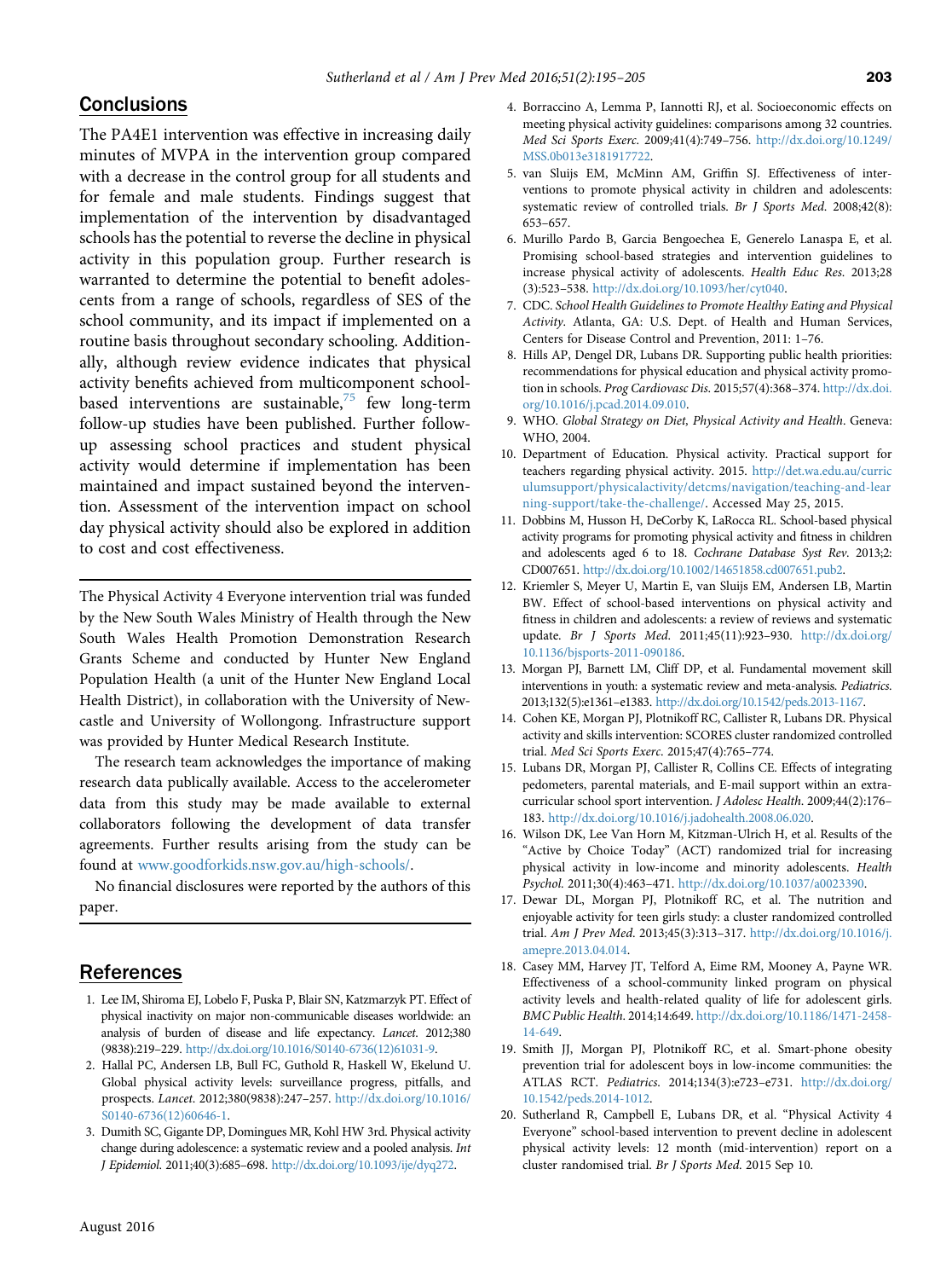- <span id="page-9-0"></span>21. Sutherland R, Campbell E, Lubans DR, et al. A cluster randomised trial of a school-based intervention to prevent decline in adolescent physical activity levels: study protocol for the "Physical Activity 4 Everyone" trial. BMC Public Health. 2013;13:57. <http://dx.doi.org/10.1186/1471-2458-13-57>.
- 22. Australian Bureau of Statistics. Technical paper: Census of population and housing: Socio-Economic Indexes For Australia (SEIFA). Cat. no 2039.0.55.001. Canberra. 2001.
- 23. Bandura A. Social Foundations of Thought and Action: A Social Cognitive Theory. Englewood Cliffs, NJ: Prentice-Hall, Inc, 1986.
- 24. Green LW, Richard L, Potvin L. Ecological foundations of health promotion. Am J Health Promot. 1996;10(4):270–281. [http://dx.doi.](http://dx.doi.org/10.4278/0890-1171-10.4.270) [org/10.4278/0890-1171-10.4.270](http://dx.doi.org/10.4278/0890-1171-10.4.270).
- 25. van Sluijs EM, McMinn AM, Griffin SJ. Effectiveness of interventions to promote physical activity in children and adolescents: systematic review of controlled trials. BMJ. 2007;335(7622):703. [http://dx.doi.org/](http://dx.doi.org/10.1136/bmj.39320.843947.BE) [10.1136/bmj.39320.843947.BE](http://dx.doi.org/10.1136/bmj.39320.843947.BE).
- 26. Lubans D, Morgan P. Evaluation of an extra-curricular school sport programme promoting lifestyle and lifetime activity for adolescents. J Sports Sci. 2008;26(5):519–529. [http://dx.doi.org/10.1080/02640410701624549.](http://dx.doi.org/10.1080/02640410701624549)
- 27. Baranowski T, Anderson C, Carmack C. Mediating variable framework in physical activity interventions. How are we doing? How might we do better? Am J Prev Med. 1998;15(4):266–297. [http://dx.doi.org/10.1016/](http://dx.doi.org/10.1016/S0749-3797(98)00080-4) [S0749-3797\(98\)00080-4](http://dx.doi.org/10.1016/S0749-3797(98)00080-4).
- 28. WHO. Planning Meeting in Health Promoting Schools Project: Background, development and strategy outline of the Health Promoting Schools Project. Copenhagen: WHO, 1991.
- 29. Bandura A. Health promotion by social cognitive means. Health Educ Behav. 2004;31(2):143–164. <http://dx.doi.org/10.1177/1090198104263660>.
- 30. Pate RR, Ward DS, Saunders RP, Felton G, Dishman RK, Dowda M. Promotion of physical activity among high-school girls: a randomized controlled trial. Am J Public Health. 2005;95(9):1582–1587. [http://dx.](http://dx.doi.org/10.2105/AJPH.2004.045807) [doi.org/10.2105/AJPH.2004.045807](http://dx.doi.org/10.2105/AJPH.2004.045807).
- 31. Scruggs PW. Middle school physical education physical activity quantification: a pedometer steps/min guideline. Res Q Exerc Sport. 2007;78 (4):284–292. <http://dx.doi.org/10.1080/02701367.2007.10599426>.
- 32. CDC. School Health Index: A Self-Assessment and Planning Guide. Middle school / high school version. Atlanta, GA: CDC, 2005.
- 33. O'Connor TM, Jago R, Baranowski T. Engaging parents to increase youth physical activity a systematic review. Am J Prev Med. 2009;37 (2):141–149. [http://dx.doi.org/10.1016/j.amepre.2009.04.020.](http://dx.doi.org/10.1016/j.amepre.2009.04.020)
- 34. Sallis JF, McKenzie TL, Conway TL, et al. Environmental interventions for eating and physical activity: a randomized controlled trial in middle schools. Am J Prev Med. 2003;24(3):209–217. [http://dx.doi.org/](http://dx.doi.org/10.1016/S0749-3797(02)00646-3) [10.1016/S0749-3797\(02\)00646-3.](http://dx.doi.org/10.1016/S0749-3797(02)00646-3)
- 35. Ward D. School Policies on Physical Education and Physical Activity. A Research Synthesis. Princeton, NJ: Active Living Research, a National Program of the Robert Wood Johnson Foundation; 2011. <www.activelivingresearch.org>.
- 36. Connolly P MT. Effects of a games intervention on the physical activity levels of children at recess. Res Q Exerc Sport. 2005;60(A60).
- 37. McKenzie TL, Sallis JF, Prochaska JJ, Conway TL, Marshall SJ, Rosengard P. Evaluation of a two-year middle-school physical education intervention: M-SPAN. Med Sci Sports Exerc. 2004;36(8):1382– 1388. <http://dx.doi.org/10.1249/01.MSS.0000135792.20358.4D>.
- 38. Bravata DM, Smith-Spangler C, Sundaram V, et al. Using pedometers to increase physical activity and improve health: a systematic review. JAMA. 2007;298(19):2296–2304. [http://dx.doi.org/10.1001/jama.298.19.2296.](http://dx.doi.org/10.1001/jama.298.19.2296)
- 39. Wilson KD, Kurz RS. Bridging implementation and institutionalization within organizations: proposed employment of continuous quality improvement to further dissemination. J Public Health Manag Pract. 2008;14(2):109–116. [http://dx.doi.org/10.1097/01.PHH.0000311887.](http://dx.doi.org/10.1097/01.PHH.0000311887.06252.5f) [06252.5f](http://dx.doi.org/10.1097/01.PHH.0000311887.06252.5f).
- 40. Hazell T. MindMatters: Evaluation of the Professional Development Program and School-Level Implementation. Newcastle: Hunter Institute of Mental Health. 2006.
- 41. Moulding NT, Silagy CA, Weller DP. A framework for effective management of change in clinical practice: dissemination and implementation of clinical practice guidelines. Qual Health Care. 1999;8 (3):177–183. [http://dx.doi.org/10.1136/qshc.8.3.177.](http://dx.doi.org/10.1136/qshc.8.3.177)
- 42. Gottfredson DC GG. Quality of school-based prevention programs: results from a national survey. J Res Crim Delinq. 2002;39:3–36. [http:](http://dx.doi.org/10.1177/002242780203900101) [//dx.doi.org/10.1177/002242780203900101](http://dx.doi.org/10.1177/002242780203900101).
- 43. Damschroder LJ, Aron DC, Keith RE, Kirsh SR, Alexander JA, Lowery JC. Fostering implementation of health services research findings into practice: a consolidated framework for advancing implementation science. Implement Sci. 2009;4:50. [http://dx.doi.org/10.1186/1748-](http://dx.doi.org/10.1186/1748-5908-4-50) [5908-4-50.](http://dx.doi.org/10.1186/1748-5908-4-50)
- 44. Nathan N, Wolfenden L, Bell AC, et al. Effectiveness of a multi-strategy intervention in increasing the implementation of vegetable and fruit breaks by Australian primary schools: a non-randomized controlled trial. BMC Public Health. 2012;12(1):651. [http://dx.doi.org/10.1186/](http://dx.doi.org/10.1186/1471-2458-12-651) [1471-2458-12-651](http://dx.doi.org/10.1186/1471-2458-12-651).
- 45. Finch M, Wolfenden L, Morgan PJ, Freund M, Wyse R, Wiggers J. A cluster randomised trial to evaluate a physical activity intervention among 3-5 year old children attending long day care services: study protocol. BMC Public Health. 2010;10:534. [http://dx.doi.org/10.1186/](http://dx.doi.org/10.1186/1471-2458-10-534) [1471-2458-10-534](http://dx.doi.org/10.1186/1471-2458-10-534).
- 46. Lubans DR, Morgan PJ, Callister R, Collins CE, Plotnikoff RC. Exploring the mechanisms of physical activity and dietary behavior change in the program x intervention for adolescents. J Adolesc Health. 2010;47(1):83–91. <http://dx.doi.org/10.1016/j.jadohealth.2009.12.015>.
- 47. Cleland CL, Tully MA, Kee F, Cupples ME. The effectiveness of physical activity interventions in socio-economically disadvantaged communities: a systematic review. Prev Med. 2012;54(6):371–380. [http:](http://dx.doi.org/10.1016/j.ypmed.2012.04.004) [//dx.doi.org/10.1016/j.ypmed.2012.04.004.](http://dx.doi.org/10.1016/j.ypmed.2012.04.004)
- 48. Yildirim M, Verloigne M, de Bourdeaudhuij I, et al. Study protocol of physical activity and sedentary behaviour measurement among schoolchildren by accelerometry—cross-sectional survey as part of the ENERGY-project. BMC Public Health. 2011;11:182. [http://dx.doi.org/](http://dx.doi.org/10.1186/1471-2458-11-182) [10.1186/1471-2458-11-182.](http://dx.doi.org/10.1186/1471-2458-11-182)
- 49. Evenson KR, Catellier DJ, Gill K, Ondrak KS, McMurray RG. Calibration of two objective measures of physical activity for children. J Sports Sci. 2008;26(14):1557–1565. [http://dx.doi.org/10.1080/](http://dx.doi.org/10.1080/02640410802334196) [02640410802334196](http://dx.doi.org/10.1080/02640410802334196).
- 50. Trost SG, Loprinzi PD, Moore R, Pfeiffer KA. Comparison of accelerometer cut points for predicting activity intensity in youth. Med Sci Sports Exerc. 2011;43(7):1360–1368. [http://dx.doi.org/10.1249/](http://dx.doi.org/10.1249/MSS.0b013e318206476e) [MSS.0b013e318206476e.](http://dx.doi.org/10.1249/MSS.0b013e318206476e)
- 51. Marfell-Jones M, Olds T, Stewart A, Carter L. International Standards for Anthropometric Assessment. Australia: The International Society of the Advancement of Kinanthropometry, 2006.
- 52. Cole TJ, Bellizzi MC, Flegal KM, Dietz WH. Establishing a standard definition for child overweight and obesity worldwide: international survey. BMJ. 2000;320(7244):1240. [http://dx.doi.org/10.1136/bmj.](http://dx.doi.org/10.1136/bmj.320.7244.1240) [320.7244.1240.](http://dx.doi.org/10.1136/bmj.320.7244.1240)
- 53. Cole TJ, Flegal KM, Nicholls D, Jackson AA. Body mass index cut offs to define thinness in children and adolescents: international survey. BMJ. 2007;335(7612):194. [http://dx.doi.org/10.1136/bmj.39238.399444.55.](http://dx.doi.org/10.1136/bmj.39238.399444.55)
- 54. Drenowatz C, Eisenmann JC, Pfeiffer KA, et al. Influence of socioeconomic status on habitual physical activity and sedentary behavior in 8- to 11-year old children. BMC Public Health. 2010;10:214. [http://dx.](http://dx.doi.org/10.1186/1471-2458-10-214) [doi.org/10.1186/1471-2458-10-214.](http://dx.doi.org/10.1186/1471-2458-10-214)
- 55. Gortmaker SL, Lee RM, Mozaffarian RS, et al. Effect of an after-school intervention on increases in children's physical activity. Med Sci Sports Exerc. 2012;44(3):450–457. [http://dx.doi.org/10.1249/MSS.0b013](http://dx.doi.org/10.1249/MSS.0b013e3182300128) [e3182300128.](http://dx.doi.org/10.1249/MSS.0b013e3182300128)
- 56. Troiano RP, Berrigan D, Dodd KW, Masse LC, Tilert T, McDowell M. Physical activity in the United States measured by accelerometer. Med Sci Sports Exerc. 2008;40(1):181–188. [http://dx.doi.org/10.1249/](http://dx.doi.org/10.1249/mss.0b013e31815a51b3) [mss.0b013e31815a51b3](http://dx.doi.org/10.1249/mss.0b013e31815a51b3).